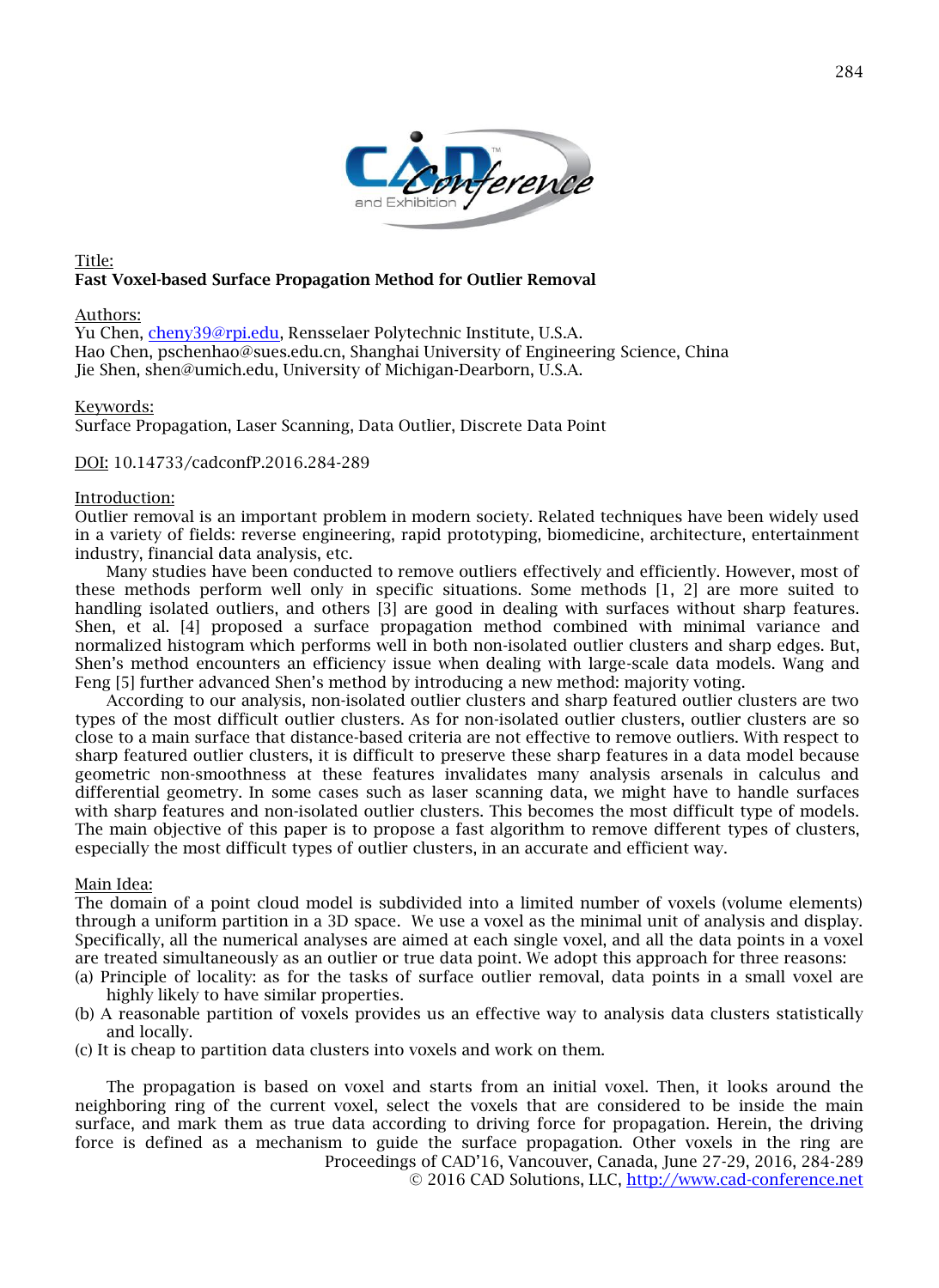temporarily marked as outliers. For each voxel that is inside the main surface, the program looks around and repeats the above procedure. The propagation terminates until we have no new voxel to visit. After the propagation, the program treats each data point in the voxels, which are marked as outliers or untouched (initial status), as outlier; each data point in the voxels that are marked as true data as a true data point.

Notice that because some voxels will be visited several times, there are different tricks to take in the propagation. Here, we finally mark the voxel as true data as long as it has been treated as true data for at least one time. But, with respect to those voxels that are treated as true data after being treated as outliers, they are not included into next iteration of propagation.

The driving force is crucial for surface propagation. It is used to determine whether a voxel should be included into the main surface. The key principles to select the driving force for surface propagation include

(a) The driving force should be direct or indirect measurements or statistics,

- (b) The driving force should imply the levels of intimacy between voxels,
- (c) The driving force should imply the difference between true data and outliers.

We define two kinds of driving forces in our method: distance and angle. As for distance, it refers to the Euclidean distance between the centroid of data points in a neighboring voxel and the plane determined by the two largest eigenvectors of the current voxel. It is a priori assumed that the smaller the distance is, the larger the probability, with which the neighboring voxel is actually inside the main surface, is. In other words, outliers have larger distances than true data points.

With respect to angle, it represents an angle between two planes each of which is determined by the two largest eigenvectors of the current and neighboring voxels, respectively. It is a priori assumed that the smaller the angle is, the larger the probability, with which the neighboring voxel is actually inside the main surface, is. In most cases, outliers have larger angles than true data points.

Notice that each single driving force mentioned above is not effective enough to handle all cases. For example, in a scenario of removing non-isolated surface outliers, which is regarded as the most difficult case, outliers are often quite close to the main surface. Thus, the distance approach is likely to fail. In other scenarios, the angle approach is not effective enough to differentiate true data from outliers. A comprehensive way is to combine these two criterions so that we can handle different cases.

The initial voxel is another crucial factor for surface propagation. If an incorrect initial voxel is selected, the propagation cannot help us remove outliers. The key principle to select an initial voxel of surface propagation is to find the voxel that is most likely to be inside the main surface. Here, we adapt connectivity flags and histogram bins of eigenvalues to determine a hlevel variable for each voxel which indicates the probability for a voxel to be inside the main surface. Then, the voxel with the highest probability is selected as an initial voxel.

A general flowchart of our fast voxel-based propagation (FVBSP) for outlier removal is illustrated in Figure 1. It consists of three main technical components: connectivity, eigenvalue, and core propagation. The detailed algorithm of FVBSP is provided in Figure 2, while two important routines are outlined in Figures 3 and 4. The eigenvalue of a covariance matrix is computed on the basis of codes in [6].



Fig. 1: A general flowchart of our fast voxel-based propagation for outlier removal.

### **Name: Fast Voxel-Based Surface Propagation**

- 1. VoxelSet = GetVoxelSet(data\_points);
- 2. InitialVoxel = GetInitialVoxel(VoxelSet);
- 3. Add InitialVoxel in MainSurface;
- 4. Loop:
- 5. foreach current voxel in MainSurface:

Proceedings of CAD'16, Vancouver, Canada, June 27-29, 2016, 284-289 © 2016 CAD Solutions, LLC, [http://www.cad-conference.net](http://www.cad-conference.net/)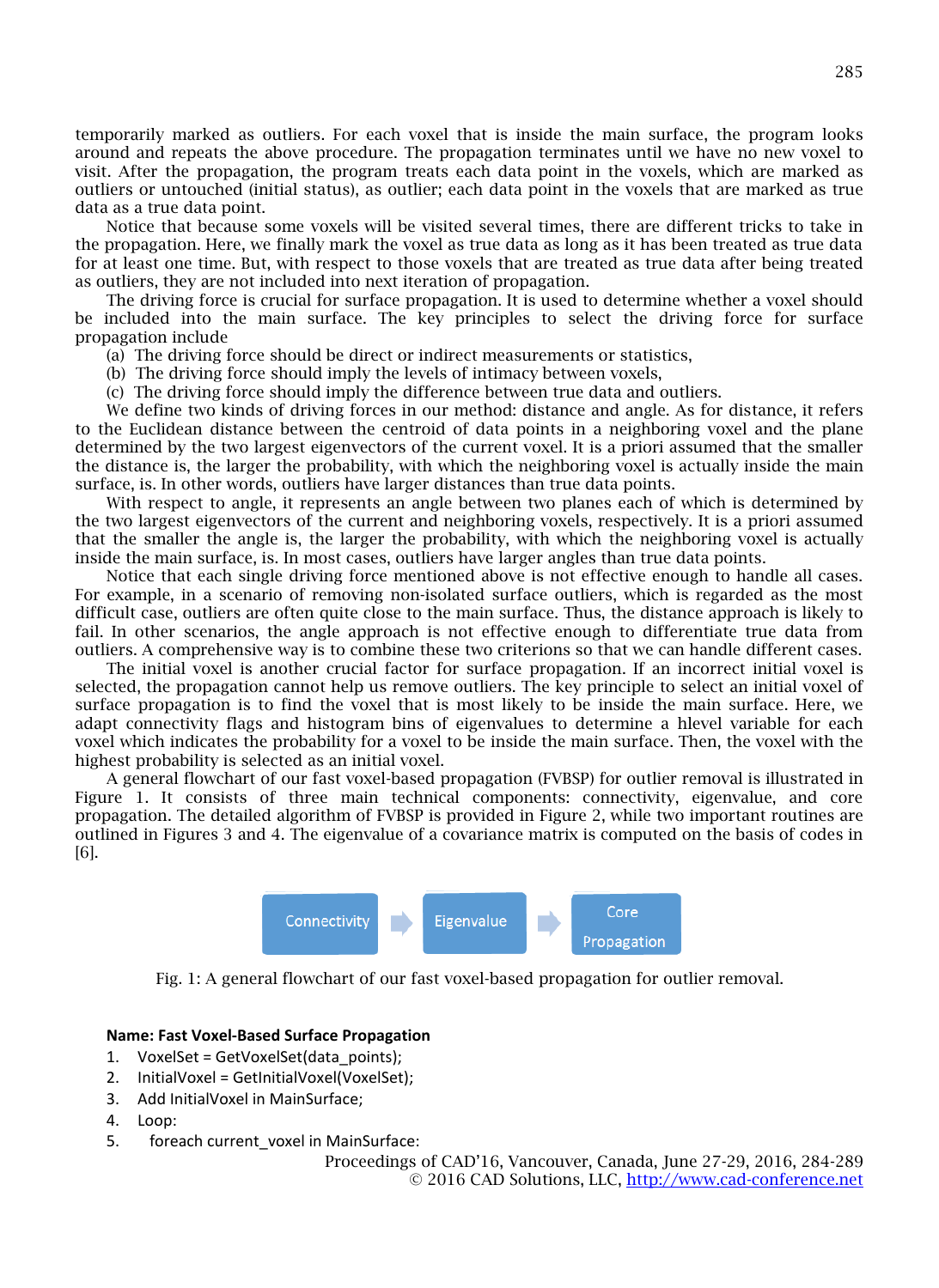- 6. if current voxel is marked as untouched or unprocessed:
- 7. Mark current voxel as true data;
- 8. Foreach neighboring voxel in GetNeighboringVoxels(current voxel):
- 9. if DrivingFroceJudgement(neighboring voxel, current voxel) == true:
- 10. if neighboring voxel is marked as untouched:
- 11. Add neighboring voxel in FrontWave;
- 12. Mark neighboring voxel as unprocessed;
- 13. else if neighboring\_voxel is marked as unprocessed or true\_data:
- 14. do nothing;
- 15. else:
- 16. Mark neighboring\_voxel as true\_data; // It varies on specific cases
- 17. else:
- 18. if neighrboring voxel is marked as untouched:
- 19. Mark neighboring voxel as outlier;
- 20. if number of voxel in FrontWave is zero:
- 21. Jump out of loop;
- 22. Copy FrontWave to MainSurface;
- 23. All data points in voxel marked as true data are true data;
- 24. All data points in voxel marked as outliers or untouched are outliers;

Fig. 2: Algorithm of fast voxel-based surface propagation.

# **Name: GetInitialVoxel Input: Voxel**

**Set** Output: initial voxel

- 1. foreach voxel in Voxel Set:
- 2. if GetConnectivityFlag(voxel) is true:
- 3. error = CalcSmallestEgienValue(voxel);
- 4. hlevel = Bin(error);
- 5. else:
- 6. hlevel = MaxBinNum  $-1$ ;
- 7. Select a single voxel with smallest hlevel as initial voxel;

Fig. 3: Routine of GetInitialVoxel Input.

# **Name: DrivingFroceJudgement**

Input: neighboring\_voxel & current\_voxel

- 1. Calculate eigenvectors for the two voxels;
- 2. Calculate the two planes for the two voxel;
- 3. Calculate the distance between the centroid of data points in neighboring\_voxel and plane in current\_voxel;
- 4. Calculate the included angle between the two planes;
- 5. DrivingForce = ratio\*Normalized(distance) + (1-ratio)\*Normalized(angle);
- 6. if DrivingForce < Threshold:
- 7. return true;
- 8. else:
- 9. return false;

Fig. 4: Routine for computing the driving force.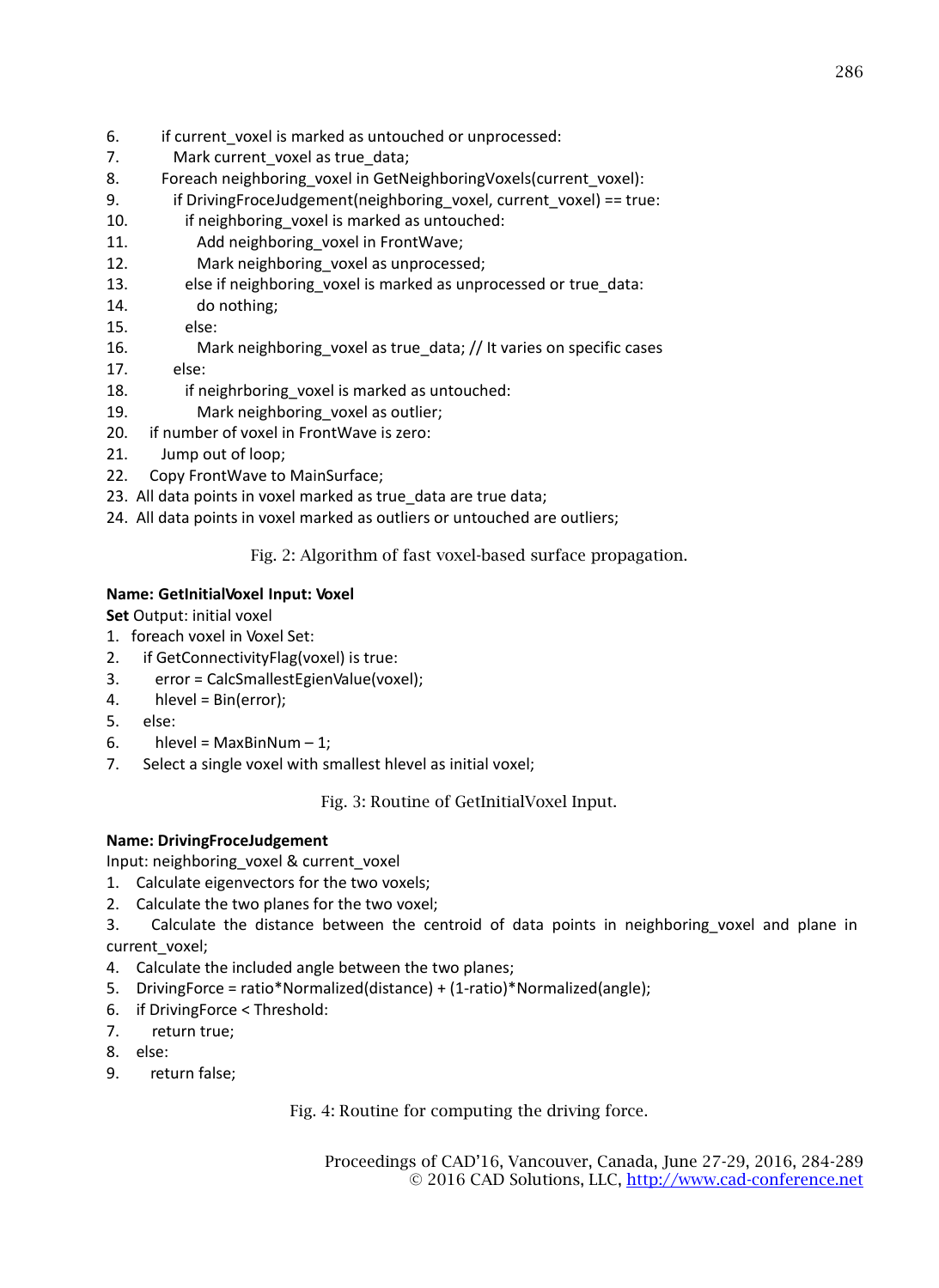Compared with Shen's surface propagation method, some unique features of our FVBSP method include

- (a) The FVBSP method is based on voxels instead of kd-tree. This makes it less expensive and more efficient than Shen's method.
- (b) The FVBSP method combines not only the distance factor but also the angle factor, which makes it well-suited to different types of outlier clusters.
- (c) The FVBSP method starts from one initial voxel and runs one round of propagation while Shen's surface propagation method starts from a number of initial points and runs several rounds of propagation. The experiment results show that as long as the driving force for surface propagation is effective and the initial voxel is good, one round of propagation is sufficient.

In summary, the FVBSP method simplifies the complexity of surface propagation while keeping a high performance of removing outliers which are difficult to deal with.

We compared eigenvalues method, connectivity method, Shen's surface propagation method and our FVBSP method on two data models. Both data model 1 (Fig. 1(a)) and data model 2 (Fig. 1(b)) have sharp edges and non-isolated surface outlier clusters that are extremely difficult to handle. In fact, data model 2 is more difficult than data model 1, because data model 2 has the non-isolated surface outlier clusters in the sharp edge area while data model 1 does not combine the two difficulties.

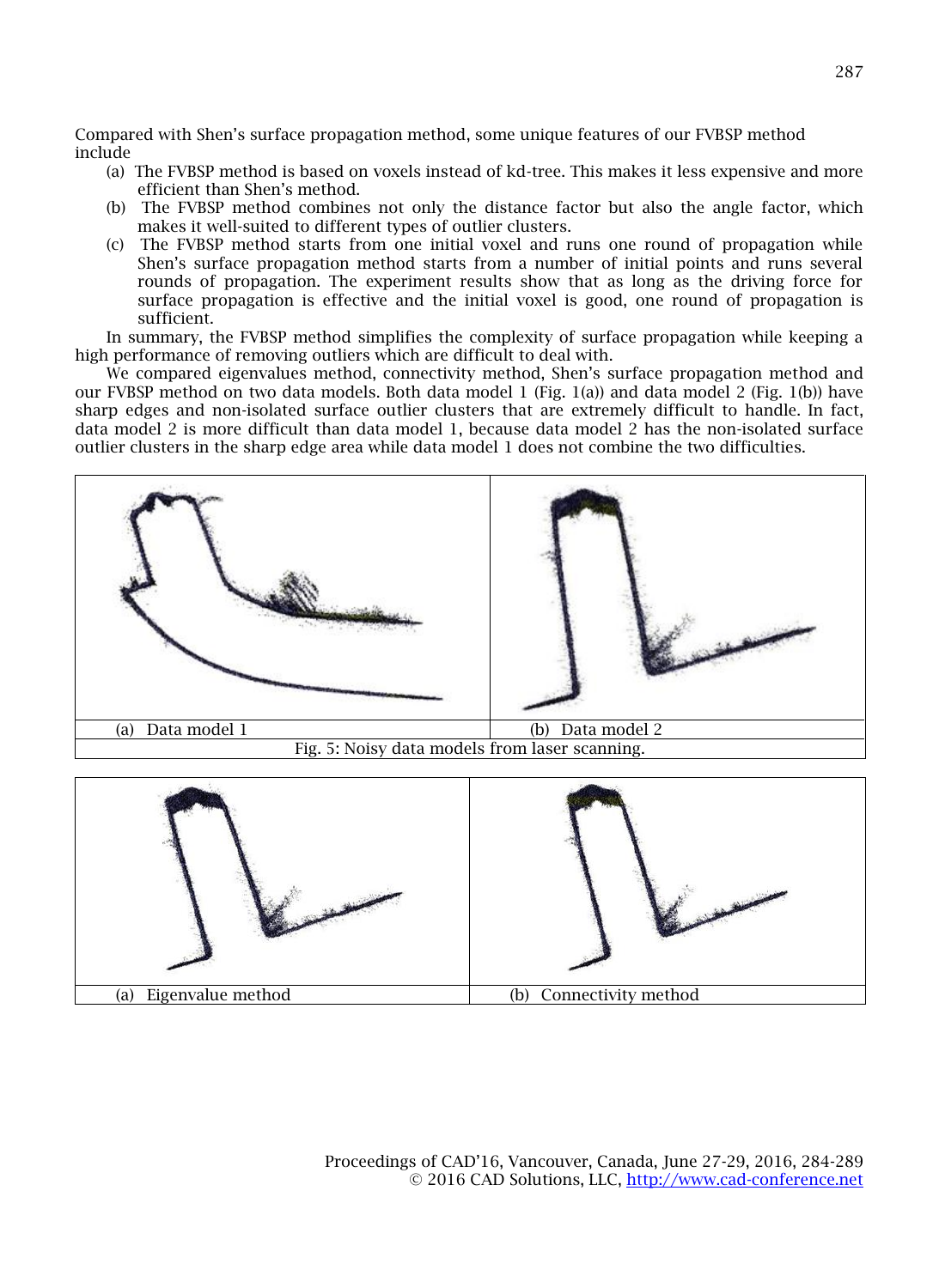

Fig. 6 is a typical case where non-isolated outlier clusters exist around a sharp corner. This case is more difficult than data model 1 since it combines non-isolated outlier clusters and sharp featured surface. Shen's method and our FVBSP method perform much better than the eigenvalue method and connectivity method.

Notice that the performance of our VBFSP method is very close to that of Shen's method, but the FVBSP method is much more efficient than Shen's method, as illustrated in Table 1. Since our propagation is voxel- based, its efficiency is close to the eigenvalue method and connectivity method. Shen's method is based on kd-tree that is much more time-consuming.

| Method              | # of reserved points | # of removed outliers | Execution time |
|---------------------|----------------------|-----------------------|----------------|
|                     |                      |                       | (sec)          |
| Eigenvalue          | 89911                | 617                   | 4.7            |
| Connectivity        | 89642                | 886                   | 3.4            |
| Shen's method       | 89068                | 1460                  | 34.0           |
| <b>FVBSP</b> method | 86176                | 4352                  | 3.9            |

Tab. 1: Execution time and removed outlier count of data model 2.

# Conclusions:

In summary, our algorithm is compared favorably to the existing methods because it can remove outliers even in the most difficult cases and it is not so time consuming compared with Shen's method that can also remove difficult outliers. The unique contribution of this paper is to propose a voxelbased surface propagation approach and a liner combination of distance and angle as the driving force of propagation that can deal with complex types of outlier clusters.

### Acknowledges:

This work was in part supported by U.S. National Science Foundation DMI-0514900, CMMI-0721625, ECCS-1039563, and IIP-1445355.

### References:

- [1] Fleishman, S.; Drori, I.; Cohen-Or, D.: Bilateral mesh denoising, ACM Transactions on Graphics, 22(3), 2003, 950-953. <http://dx.doi.org/10.1145/882262.882368>
- [2] Xie, H.; McDonnell, K.T.; Qin, H.: Surface reconstruction of noisy and defective data sets, IEEE Visualization, 2004, 259-266. <http://dx.doi.org/10.1109/VISUAL.2004.101>